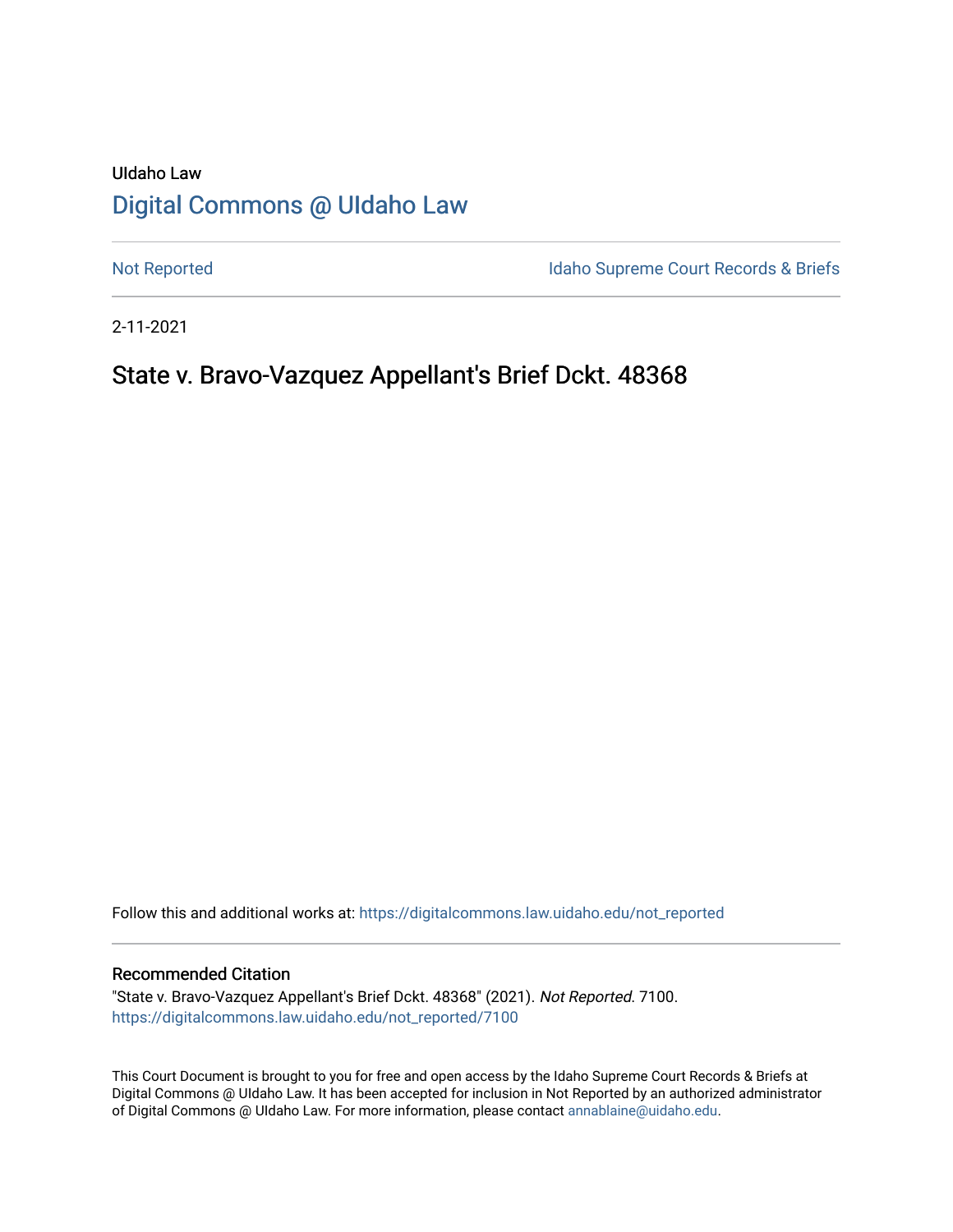Electronically Filed 2/11/2021 12:08 PM Idaho Supreme Court Melanie Gagnepain, Clerk of the Court By: Brad Thies, Deputy Clerk

ERIC D. FREDERICKSEN State Appellate Public Defender I.S.B. #6555

KILEY A. HEFFNER Deputy State Appellate Public Defender I.S.B. #10999 322 E. Front Street, Suite 570 Boise, Idaho 83702 Phone: (208) 334-2712 Fax: (208) 334-2985 E-mail: documents@sapd.state.id.us

#### IN THE SUPREME COURT OF THE STATE OF IDAHO

| STATE OF IDAHO,           |                              |
|---------------------------|------------------------------|
| Plaintiff-Respondent,     | NO. 48368-2020               |
| V.                        | ADA COUNTY NO. CR01-19-53721 |
| BERNARDO BRAVO-VASQUEZ, ) | <b>APPELLANT'S BRIEF</b>     |
|                           |                              |
| Defendant-Appellant.      |                              |

### STATEMENT OF THE CASE

#### Nature of the Case

After Bernardo Bravo-Vasquez pled guilty to felony driving under the influence, the district court imposed a sentence of ten years, with four years fixed. On appeal, Mr. Bravo-Vasquez argues that the district court abused its discretion by imposing an excessive sentence.

### Statement of the Facts & Course of Proceedings

According to the presentence investigation report ("PSI"), officers received a call about a suspected drunk driver. (PSI, p.42; R., p.11.) The caller reported that a man had been refused alcohol at one gas station, then got into his truck and drove, and was swerving all over the road.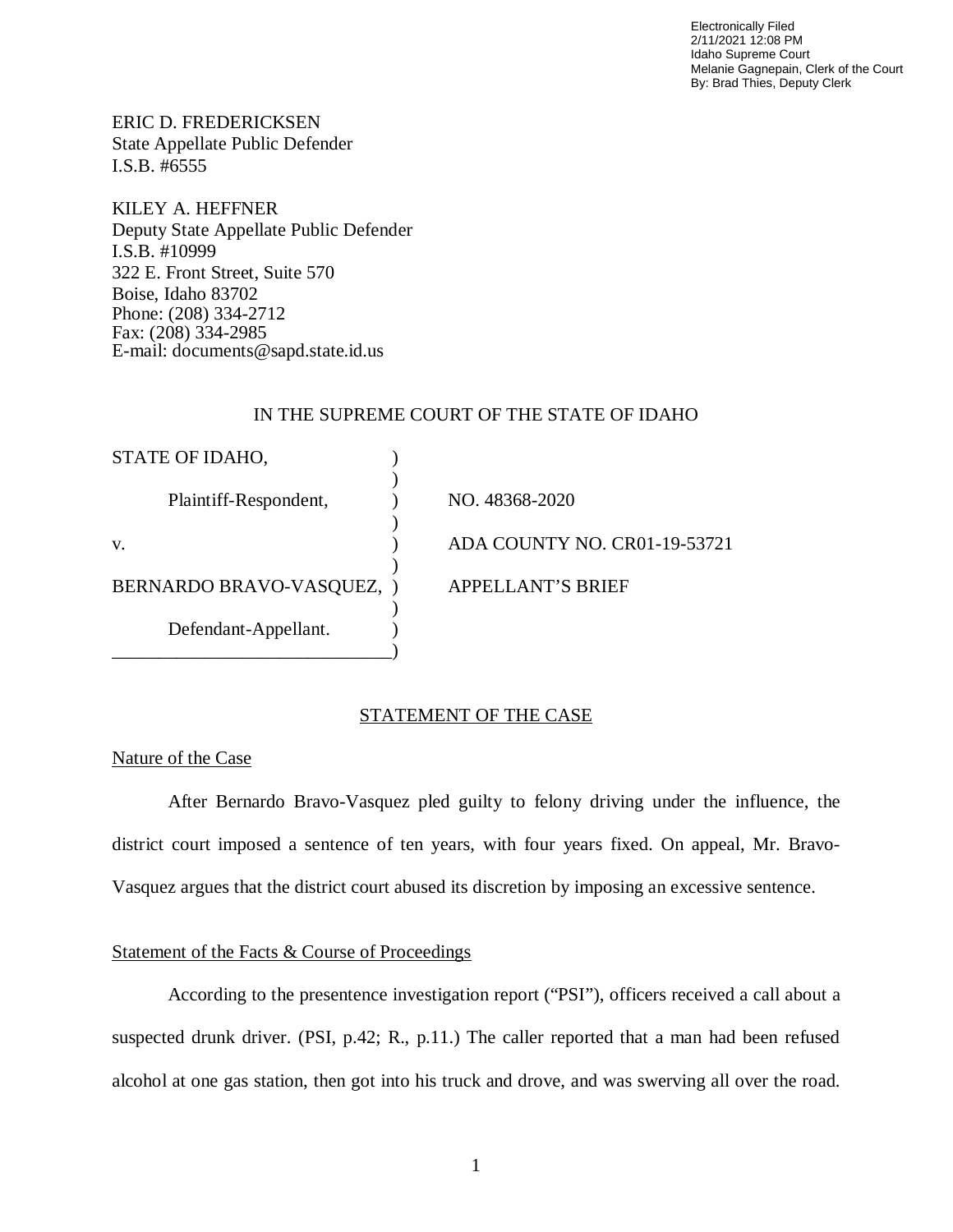(R., p.11.) The truck then parked at another gas station, a Chevron. (PSI, p.42; R., p.11.) When officers arrived at the Chevron, they saw Mr. Bravo-Vasquez standing near the driver's side of the truck, and walked over to speak with him. (PSI, p.2; R., p.11.) Mr. Bravo-Vasquez denied drinking any alcohol that day, and told officers that he drove from his house to the store to get a soda. (PSI, p.42; R., p.11.) Officers performed the Horizontal Gaze Nystagmus test, the Walk and Turn test, and the One Leg Stand test, and Mr. Bravo-Vasquez failed all three tests. (PSI, p.42; R., p.11.) He also gave two breath samples that measured a blood alcohol content of .204 and .210. (PSI, p.42; R., p.11.) Mr. Bravo-Vasquez was then arrested for driving under the influence. (PSI, p.42; R., p.11.)

The State filed a complaint against Mr. Bravo-Vasquez for felony driving under the influence. (R., pp.8-9.) He was charged with a felony due to the fact that he had two prior felony driving under the influence convictions within the past ten years. (R., pp.3, 11.) After Mr. Bravo-Vasquez waived his preliminary hearing, he was bound over to district court, and charged by information with felony driving under the influence. (R., pp.26, 29-30.) Mr. Bravo-Vasquez entered into a plea agreement with the State and pled guilty to driving under the influence in exchange for the State's sentencing recommendation of ten years, with five years fixed. (2/27/20) Tr.,<sup>[1](#page-2-0)</sup> p.4, L.12 – p.6, L.13; R., pp.34-44.) Under the terms of the plea agreement, the State also agreed not to file an Information Part Two charging him with being a persistent violator of the law.<sup>[2](#page-2-1)</sup> (2/27/20 Tr., p.6, Ls.5-9.)

<span id="page-2-0"></span><sup>&</sup>lt;sup>1</sup> The Reporter's Transcript consists of two separately-paginated transcripts in one electronic document. Each will be cited with reference to its internal pagination. The first transcript, cited as "2/27/20 Tr.," contains the entry of plea hearing, held on February 27, 2020 (pages one to ten of the overall document). The second transcript, cited as "10/13/20 Tr.," contains the sentencing hearing, held on October 13, 2020 (pages eleven to twenty-one of the overall document).

<span id="page-2-1"></span> $2$  The State also filed a motion to consolidate Mr. Bravo-Vasquez's two pending cases with his current case, for purposes of sentencing. (R., p.45.)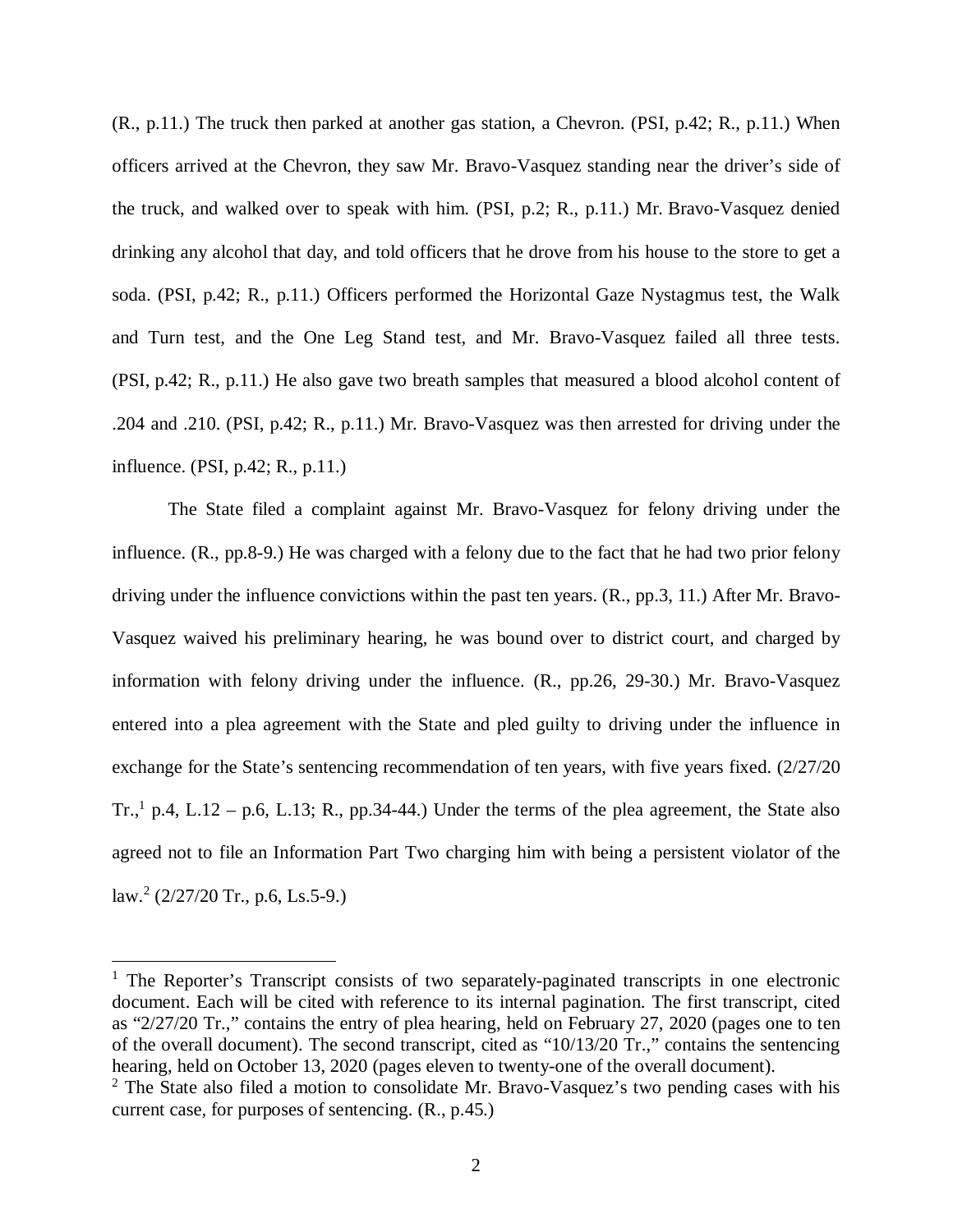A sentencing hearing was held in October 2020. (*See generally* 10/13/20 Tr.) Following the terms of the plea agreement, the State recommended the Court impose a ten-year sentence, with five years fixed.  $(10/13/20 \text{ Tr.}, p.10, L.24 - p.11, L.2)$  Defense counsel asked the district court to impose a sentence of seven years, with two years fixed, and retain jurisdiction. (10/13/20 Tr., p.18, L.21 - p.20, L.5.) The district court sentenced him to ten years, with four years fixed.<sup>[3](#page-3-0)</sup>  $(10/13/20 \text{ Tr}., p.26, Ls.23 - p.27, L.18; R., pp.59-69.)$ 

#### ISSUE

Did the district court abuse its discretion when it imposed an excessive sentence of ten years, with four years fixed?

### ARGUMENT

### The District Court Abused Its Discretion When It Imposed An Excessive Sentence Of Ten Years, With Four Years Fixed

Mr. Bravo-Vasquez asserts that, given any view of the facts, his sentence of ten years, with four years fixed, without retained jurisdiction, is excessive. Where a defendant contends that the sentencing court imposed an excessively harsh sentence, the appellate court will conduct an independent review of the record giving consideration to the nature of the offense, the character of the offender, and the protection of the public interest. *See State v. Reinke*, 103 Idaho 771 (Ct. App. 1982).

The Idaho Supreme Court has held that, "'[w]here a sentence is within statutory limits, an appellant has the burden of showing a clear abuse of discretion on the part of the court imposing the sentence.'" *State v. Jackson*, 130 Idaho 293, 294 (1997) (quoting *State v. Cotton*, 100 Idaho 573, 577 (1979)). Mr. Bravo-Vasquez does not allege that his sentence exceeds the statutory

<span id="page-3-0"></span><sup>&</sup>lt;sup>3</sup> In case nos. CR-MD-2010-12138 and CR-MD-2014-3646, the district court commuted both of Mr. Bravo-Vasquez's sentences to time served. (10/13/20 Tr., p.25, L. 2 – p.26, L.6.)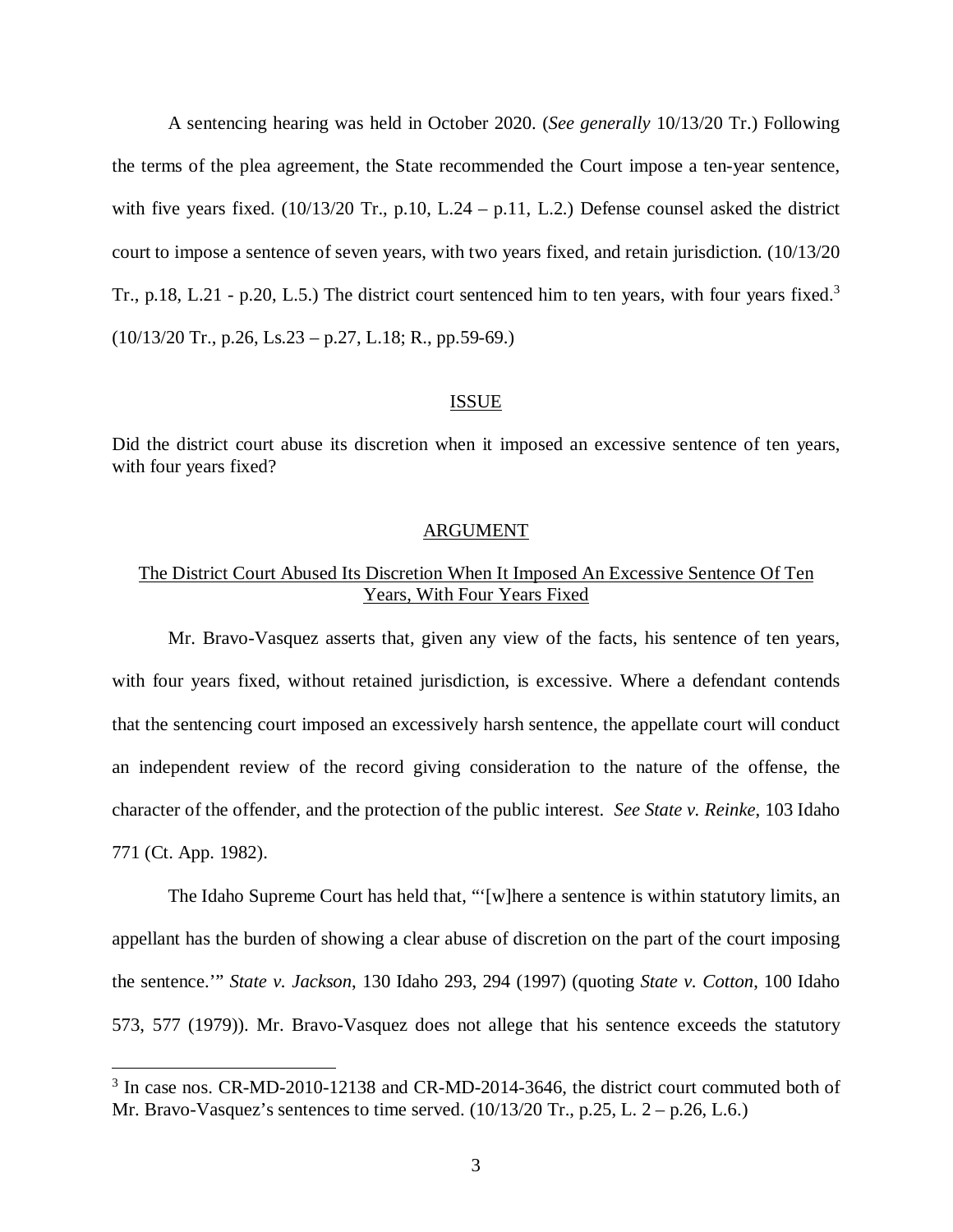maximum. Accordingly, in order to show an abuse of discretion, he must show that in light of the governing criteria, the sentence was excessive considering any view of the facts. *Id*. The governing criteria or objectives of criminal punishment are: (1) protection of society; (2) deterrence of the individual and the public generally; (3) the possibility of rehabilitation; and (4) punishment or retribution for wrongdoing. *Id*.

Appellate courts use a four-part test for determining whether a district court abused its discretion: Whether the trial court: (1) correctly perceived the issue as one of discretion; (2) acted within the outer boundaries of its discretion; (3) acted consistently with the legal standards applicable to the specific choices available to it; and (4) reached its decision by the exercise of reason. *Lunneborg v. My Fun Life*, 163 Idaho 856, 863 (2018).

Here, Mr. Bravo-Vasquez asserts the district court abused its discretion by imposing an excessive sentence under any reasonable view of the facts. Specifically, he contends the district court should have sentenced him to a lesser term of imprisonment, or alternatively, retained jurisdiction, in light of the mitigating factors, including Mr. Bravo-Vasquez's substance abuse issues and their impact on his life, his amenability to treatment, a language barrier that impeded prior rehabilitative efforts, and his family support.

 Mr. Bravo-Vasquez was born in Penjamo, Guanajuato, Mexico. (PSI, p.8.) He first began using drugs or alcohol at . (PSI, p.23.) He reports symptoms sufficient to meet criteria for severe Alcohol Use Disorder. (PSI, pp.24, 34.) When sentencing a defendant, the trial court must "give proper consideration [to] the defendant's alcoholic problem, the part it played in causing defendant to commit the crime, and the suggested alternatives for treating the problem." *State v. Nice*, 103 Idaho 89, 91 (1982). Mr. Bravo-Vasquez reported six lifetime problems specific to Alcohol Use Disorder. (PSI, p.24.) He stated that he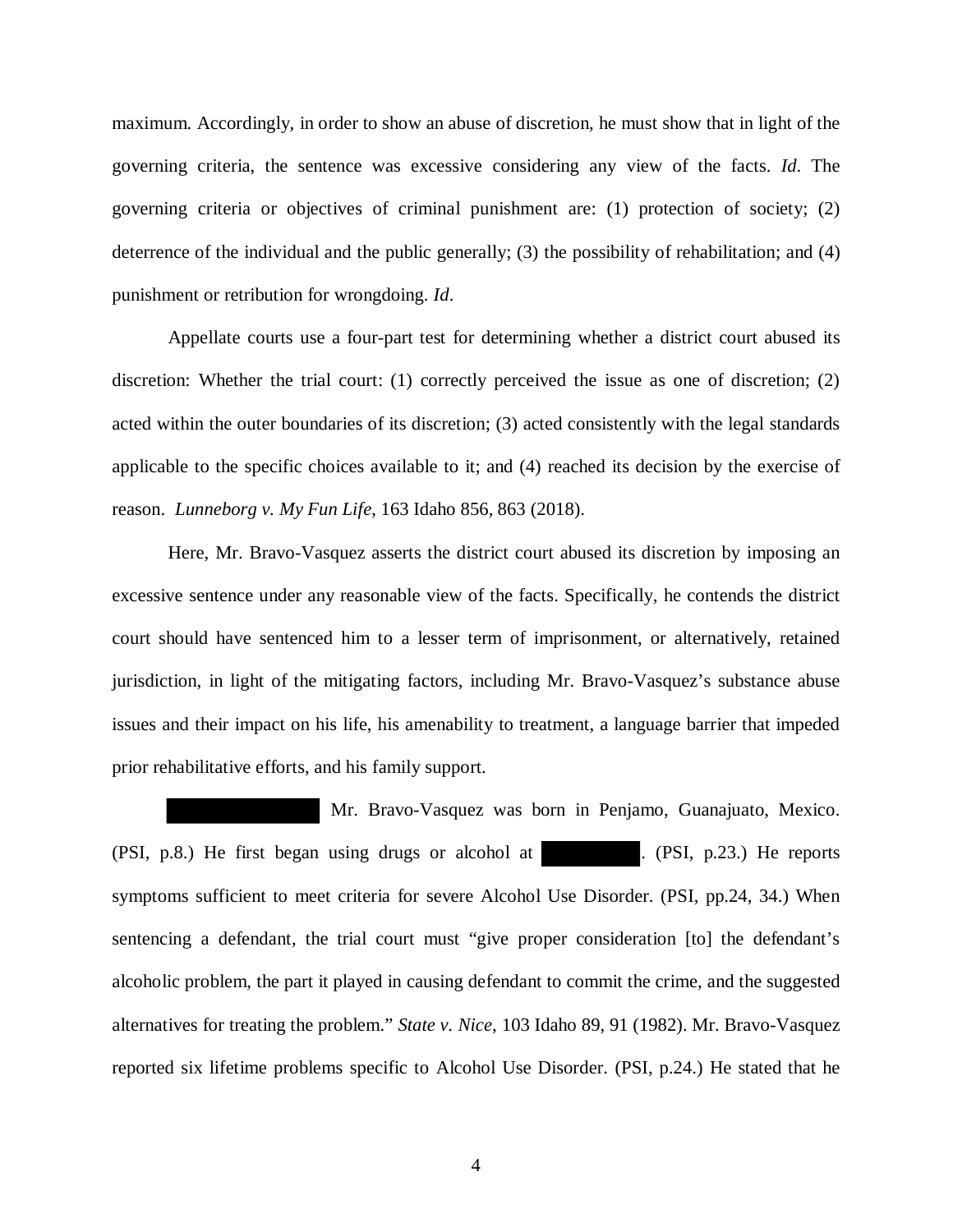was treated in an emergency room for substance abuse more than a year ago, and was ordered to attend substance abuse treatment. (PSI, p.26.) He admitted that "driving with alcohol" has contributed to his history of legal problems. (PSI, p.6.) He stated that he feels alcoholism due to divorce from his wife has contributed to his criminal behavior. (PSI, p.17.) Mr. Bravo-Vasquez reported that he has quit using substances and is ready to remain sober. (PSI, p.27.) He reports being 100% ready to maintain abstinence, acknowledges his substance abuse problems, and is ready to attend treatment. (PSI, p.32.) His Global Appraisal of Individual Needs ("GAIN") evaluator recommended him for a Level I Outpatient Treatment Program, and recommended making necessary adaptations to treatment curriculum to accommodate Mr. Bravo-Vasquez's problems with reading and writing. (PSI, pp.26, 32.)

During a prior period of retained jurisdiction (a "rider"), Mr. Bravo-Vasquez's case manager confirmed illiteracy and a language barrier caused an obstruction to his treatment. (PSI, pp.3-4.) Nevertheless, he appeared to be following prison rules and was described as involved in all his classes. (PSI, pp.3-4.) Several positive entries described his behavior and progress as "commendable, appreciable, earnest, and engaged." (PSI, p.4.) Mr. Bravo-Vasquez was given treatment books during his rider program, and stated that he never understood them he just copied from them, and did not know what they were about. (10/13/20 Tr., p.20, Ls. 9-14.)

Mr. Bravo-Vasquez had a difficult time navigating and understanding the terms of his probation due to his illiteracy and the fact that he only speaks Spanish. When asked if he was on probation during his GAIN evaluation, he stated he was not sure, as he went to see his probation officer and was told he would be contacted, and stated that no one ever contacted him. (PSI, p.22.) After being released from jail in 2016, Mr. Bravo-Vasquez told his probation officer that he did not know when to report to the probation office. (PSI, p.54.) The officer informed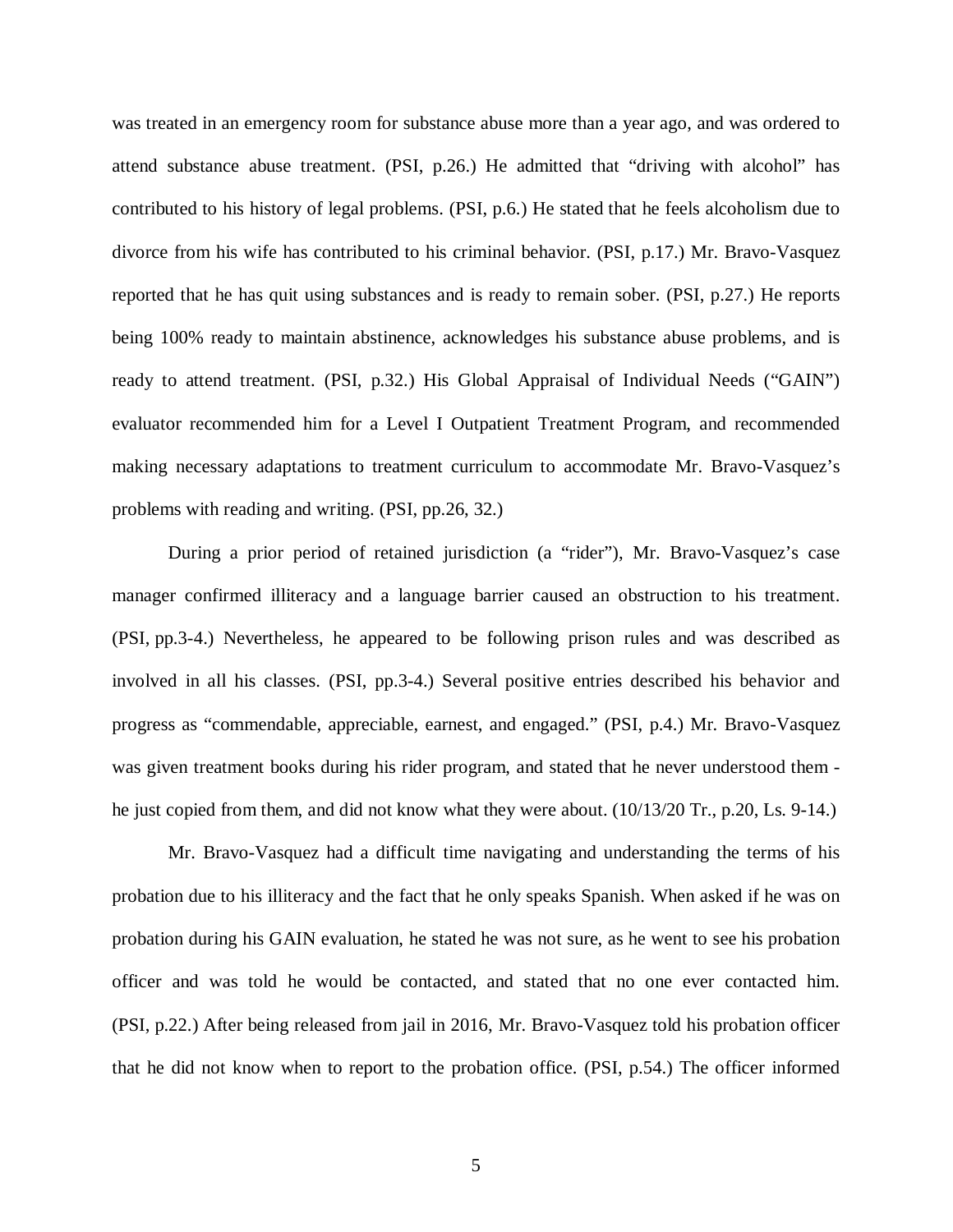him that he should have reported within twenty-four hours of his release, and noted that Mr. Bravo-Vasquez did not know much about his case. (PSI, p.54.) When he moved to a new residence while on probation, he told his probation officer that he did not know he was required to obtain approval before moving. (PSI, p.4.) Several times throughout his probation, officers conducting a compliance check on Mr. Bravo-Vasquez noted difficulty in communicating with him due to the fact that he only speaks Spanish, and is illiterate. (PSI, pp.63, 72, 80.) After conducting a compliance check on Mr. Bravo-Vasquez in 2016, one of the officers noted that it was very difficult to communicate with him, and stated that he needs a Spanish speaking officer. (PSI, p.63.) On another occasion, after informing Mr. Bravo-Vasquez that he would need to report to the probation office the next day, one of the officers stated that he was not sure if Mr. Bravo-Vasquez understood him. (PSI, p.72.) In 2017, after another compliance check, the officer made a note about getting Mr. Bravo-Vasquez transferred to a Spanish speaking probation officer. (PSI, p.73.) Additionally, Mr. Bravo-Vasquez reported he tried to attend a treatment program, but was turned away due to his lack of English. (PSI, p.74.) Furthermore, it appears that Mr. Bravo-Vasquez was receiving emails relating to his probation that were written in English, even though he only speaks Spanish and cannot read English or Spanish. (PSI, p.79.) Despite some setbacks while on probation, his probation officer noted that he has done a good job at working and remaining employed. (PSI, p.5.)

The Idaho Supreme Court noted in *State v. Shideler*, 103 Idaho 593, 594 (1982), that family and friend support were factors that should be considered in the court's decision as to what is an appropriate sentence. Mr. Bravo-Vasquez is very close with his family and reported that they are very supportive. (PSI, pp.13, 30, 32.) He stated that he has a good relationship with his mother, who still lives in Mexico. (PSI, pp.5, 6.) He noted that he is also very close to his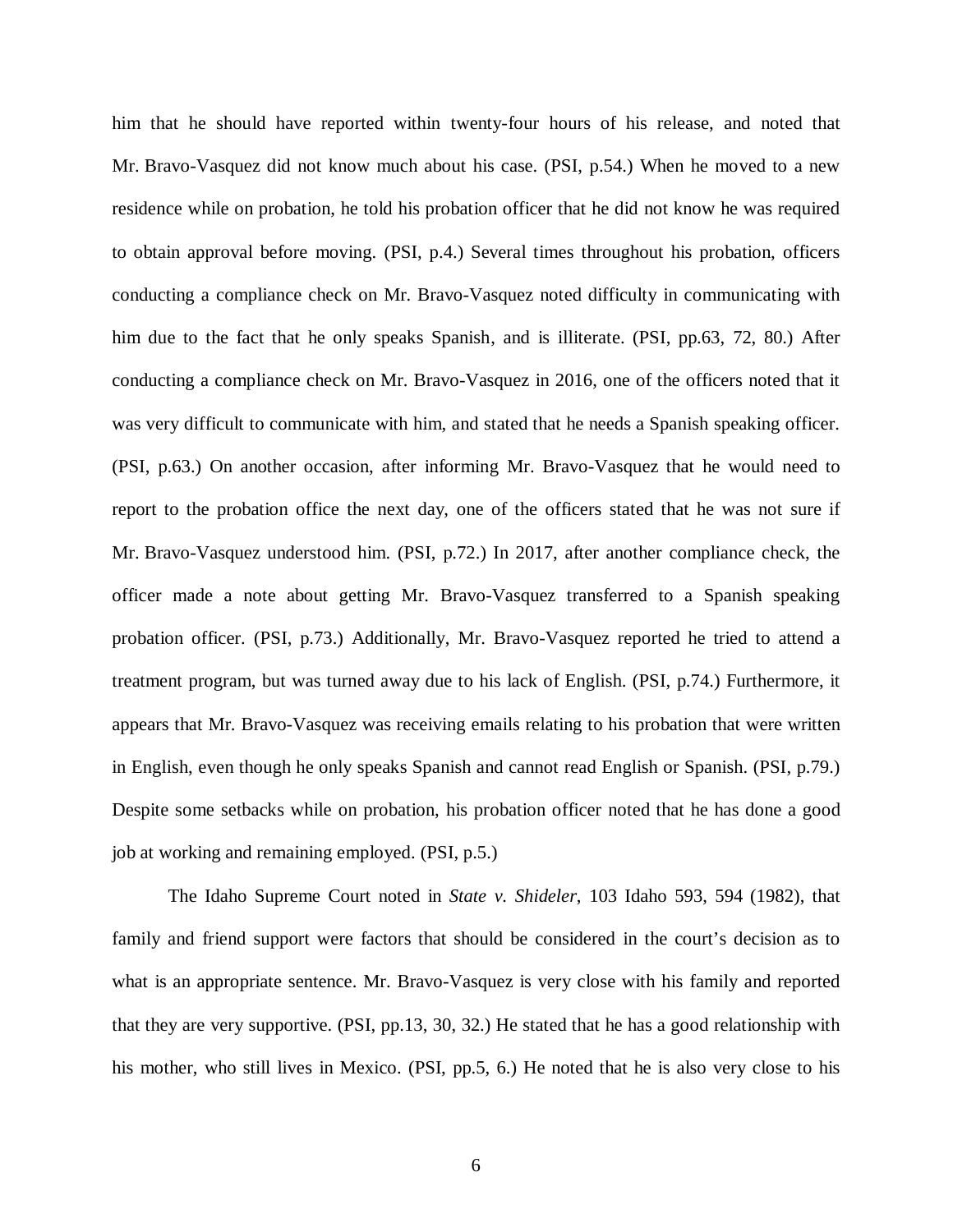brothers, and lived with one of them prior to his arrest. (PSI, p.5.) His brother often drove him to and from work, and would take him to his required classes when he was on probation. (PSI, pp.5, 57, 70.) Letters of support from his nephew, friend from work, and brothers, describe Mr. Bravo-Vasquez as a hard-worker and someone who is always willing to lend a hand. (Exh., pp.1-6.)<sup>[4](#page-7-0)</sup> His brother noted that he has been a role model to his children and has always inspired them to work hard in order to reach their goals. (Exh., pp.2, 4.)

Notwithstanding Mr. Bravo-Vasquez's serious alcohol addiction, he has shown a willingness to try and overcome his addiction and get treatment. He has acknowledged that drinking has contributed to his history of legal problems and was adamant about maintaining his sobriety. While on a rider and during his period of probation, Mr. Bravo-Vasquez had a difficult time navigating and understanding his treatment and the terms of his probation. Despite the language barrier and his illiteracy, Mr. Bravo-Vasquez successfully completed his rider. He followed all the rules, was involved in all his classes, and had a job in the facility kitchen. (PSI, pp.3-4.) His probation officer noted that he has done a good job at working and remaining employed. (PSI, p.5.) Mr. Bravo-Vasquez indicated that he plans to return to the same job upon his release, and hopes to return to live with his brother. (PSI, pp.5, 6.) Accordingly, Mr. Bravo-Vasquez submits that a rider program, hopefully in Spanish, will adequately protect society while also allowing him to receive necessary substance abuse treatment.

Proper consideration of these mitigating factors supported a more lenient sentence. In light of these facts, Mr. Bravo-Vasquez submits that the district court did not exercise reason, and thus abused its discretion, by declining to retain jurisdiction, and by sentencing him to serve ten years, with four years fixed.

<span id="page-7-0"></span><sup>&</sup>lt;sup>4</sup> Citations to "Exh." reference the 8-page electronic document titled "Appeal Exhibits 12-8-2020. . ." which contains letters of support from Mr. Bravo-Vasquez's family and friends.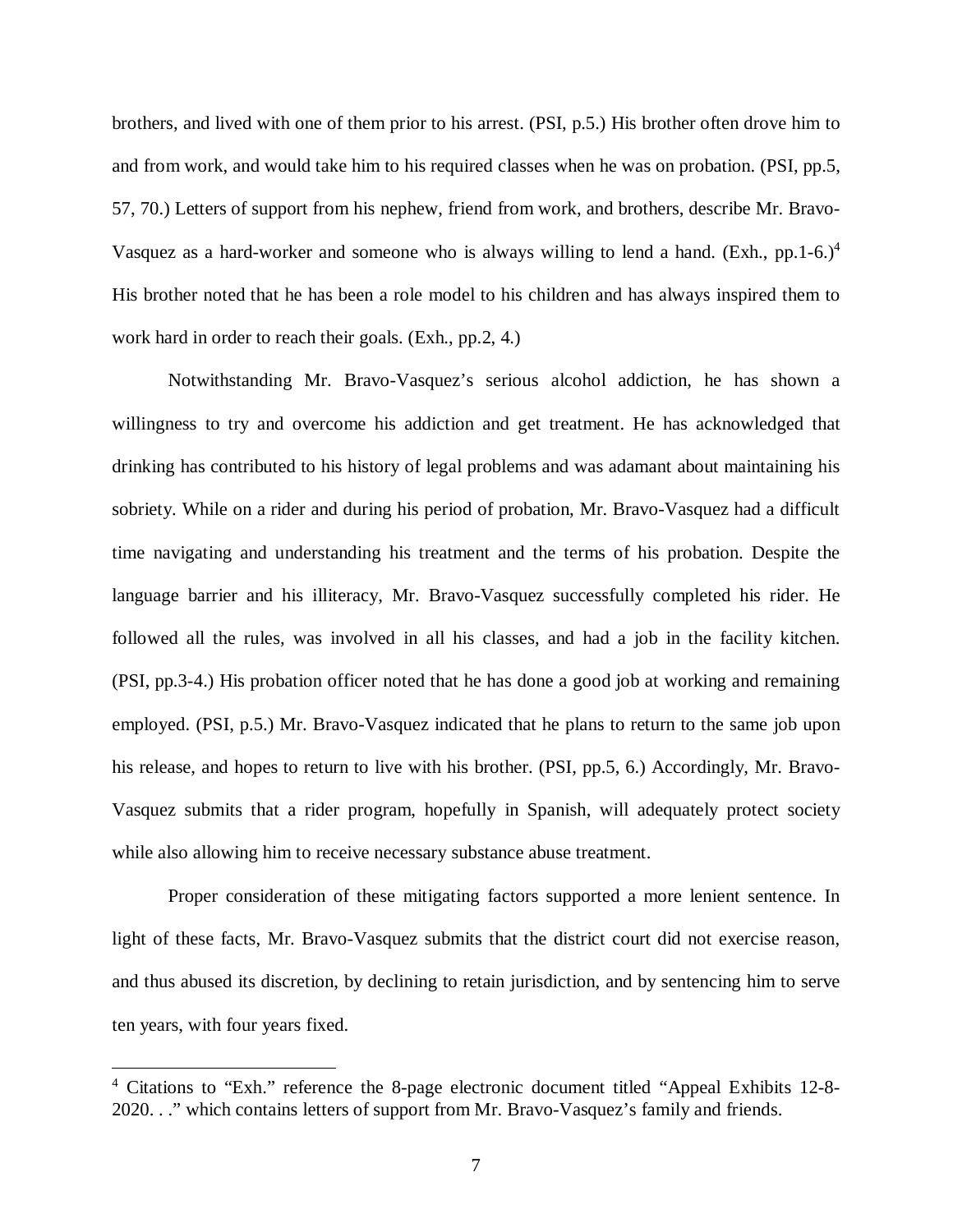## **CONCLUSION**

Mr. Bravo-Vasquez respectfully requests that this Court reduce his sentence as it deems appropriate. Alternatively, he requests this Court vacate his judgment of conviction and remand this case to the district court for an order retaining jurisdiction.

DATED this 11<sup>th</sup> day of February, 2021.

/s/ Kiley A. Heffner KILEY A. HEFFNER Deputy State Appellate Public Defender